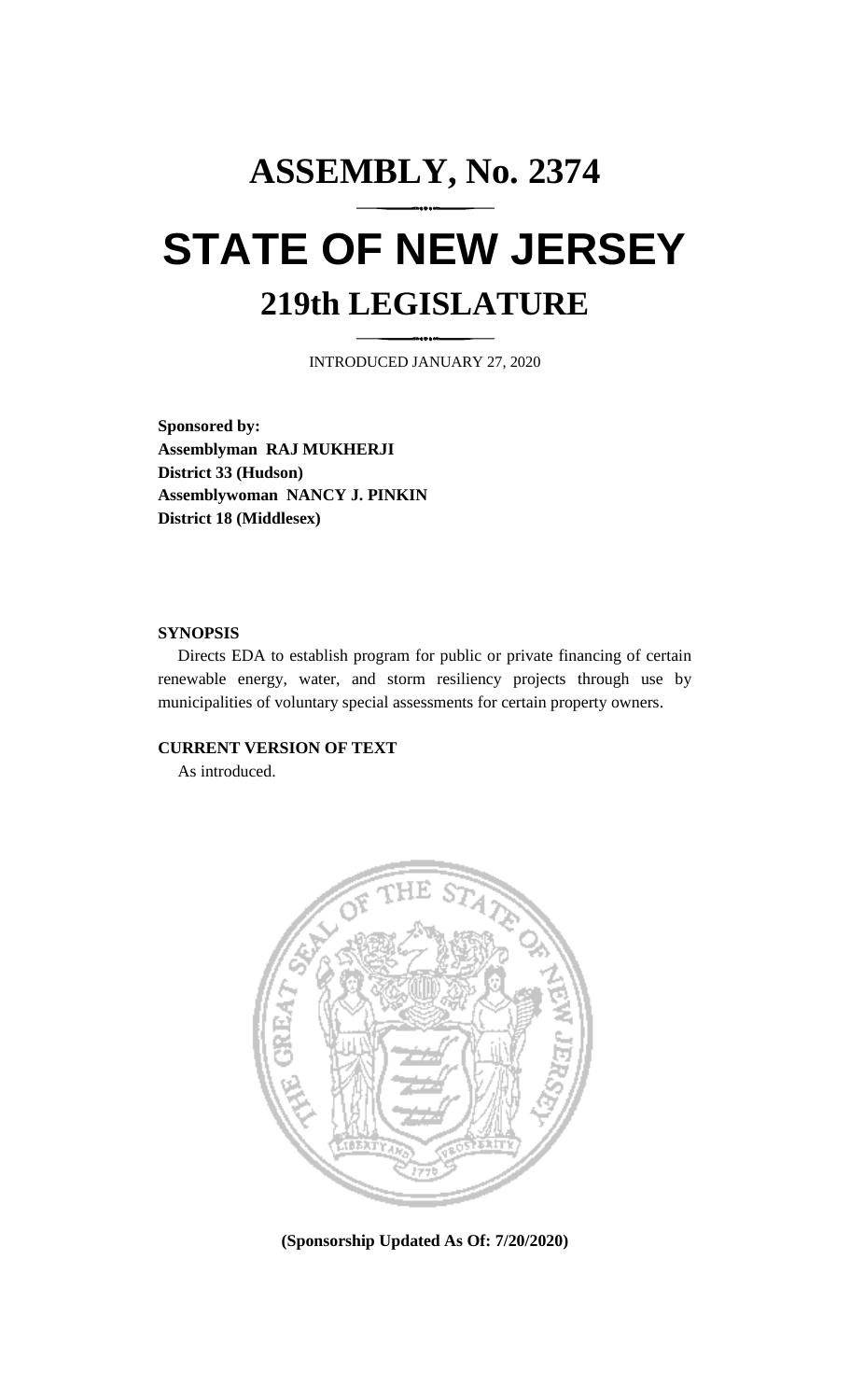**AN ACT** concerning the implementation of renewable energy and energy efficiency systems and water conservation, flood and hurricane resistance projects, energy storage, and microgrids, supplementing Titles 34 and 40 of the Revised Statutes, and amending P.L.2011, c.187 and P.L.1960, c.183.

 **BE IT ENACTED** *by the Senate and General Assembly of the State of New Jersey:*

10 1. (New section) The Legislature finds and declares it to be the public policy of this State that:

 a. Investing in water conservation, stormwater management, renewable energy, and energy efficiency improvements to real property is beneficial over time, and flood and hurricane mitigation projects for existing properties is a critical component in conserving natural resources and mitigating the effects of floods and hurricanes, and upfront costs are a barrier to investing in such major energy, water, and resiliency improvements;

 b. There are few financing options for such improvements that combine easy qualification, an attractive interest rate, and a relatively long repayment term;

 c. Property accessed clean energy, or "PACE," lending, in which repayment is by way of a special assessment on the real property to which the improvement was made, provides an innovative way for property owners to finance renewable energy, energy and water efficiency, and other eligible improvements which, in turn, results in property owners saving a significant sum in energy costs, helps communities create local jobs, results in lower mortgage foreclosures, and stimulates local economies and lower emissions;

 d. PACE financing will enable New Jersey municipalities to contribute toward meeting community sustainability, greenhouse gas emissions reductions, and energy goals, and will provide a valuable service to the citizens of their communities; and

 e. PACE financing, and the powers conferred and expenditures 35 made pursuant to P.L., c. (C.) (pending before the Legislature as this bill), serve a valid public purpose and enactment of P.L. , c. (C. ) (pending before the Legislature as this bill) is expressly declared to be in the public interest.

 2. (New section) As used in P.L. , c. (C. ) (pending before the Legislature as this bill):

 "Authority" means the New Jersey Economic Development Authority, and for purposes of P.L. , c. (C. ) (pending before the Legislature as this bill) shall also include other related State

agencies and or third-party administrators as may be engaged by the

**Matter underlined thus is new matter.**

**EXPLANATION – Matter enclosed in bold-faced brackets [thus] in the above bill is not enacted and is intended to be omitted in the law.**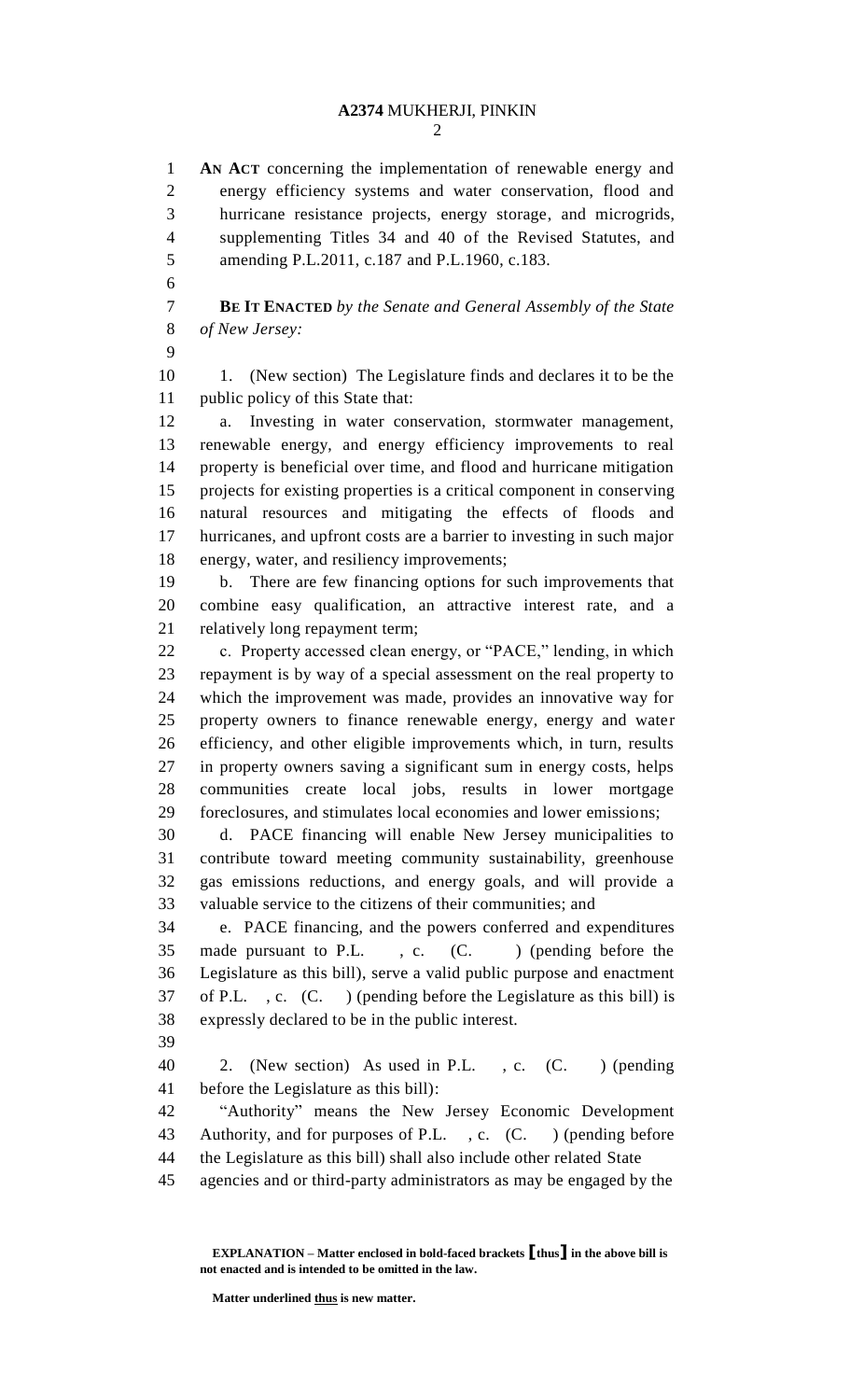authority for the purposes of providing the services authorized by 2 the rules and regulations adopted pursuant to P.L., c. (C.) (pending before the Legislature as this bill).

 "Energy efficiency improvement" means an improvement to reduce energy consumption through conservation or a more efficient use of electricity, natural gas, propane, or other forms of energy, including, but not limited to: air sealing; installation of insulation; installation of energy-efficient electrical, heating, cooling or ventilation systems; building modifications to increase the use of daylight; replacement of windows; installation of energy controls or energy recovery systems; installation of electric vehicle charging equipment; and installation of efficient lighting equipment.

 "Flood resistant construction project" means a project that mitigates the likelihood of substantial flood damage, including but not limited to the installation of break-away walls and building elevation alterations.

 "Hurricane resistant construction project" means an improvement that brings a component of a structure into compliance with the standards for a "wind-borne debris region" adopted pursuant to the "State Uniform Construction Code Act," P.L.1975, c.217 (C.52:27D-119 et seq.), or into compliance with a successor standard under that code.

 "Microgrid" means a group of interconnected loads and distributed energy resources within clearly defined electrical boundaries that acts as a single controllable entity with respect to the grid and that connects and disconnects from the grid to enable it to operate when both connected to, or independent of, the grid.

 "NJPACE program" means the program established by the 30 authority pursuant to P.L., c. (C.) (pending before the Legislature as this bill) in which a municipality may elect to participate.

 "PACE" is an acronym for the term "property assessed clean energy."

 "PACE project" means any category of improvement that the authority identifies pursuant to rules or regulations, including but not limited to an energy efficiency improvement, renewable energy system, energy storage, microgrid, water conservation project, stormwater management system, zero emission vehicle charging infrastructure, flood resistant construction project, and hurricane resistant construction project which is undertaken by the owner of real property located within a participating municipality and permanently affixed to such property.

 "PACE special assessment" means a local improvement assessment, in accordance with chapter 56 of Title 40 of the Revised Statutes, imposed by a participating municipality on a property, with the consent of the owner of such property, as a means of securing a loan made by a lender to finance a PACE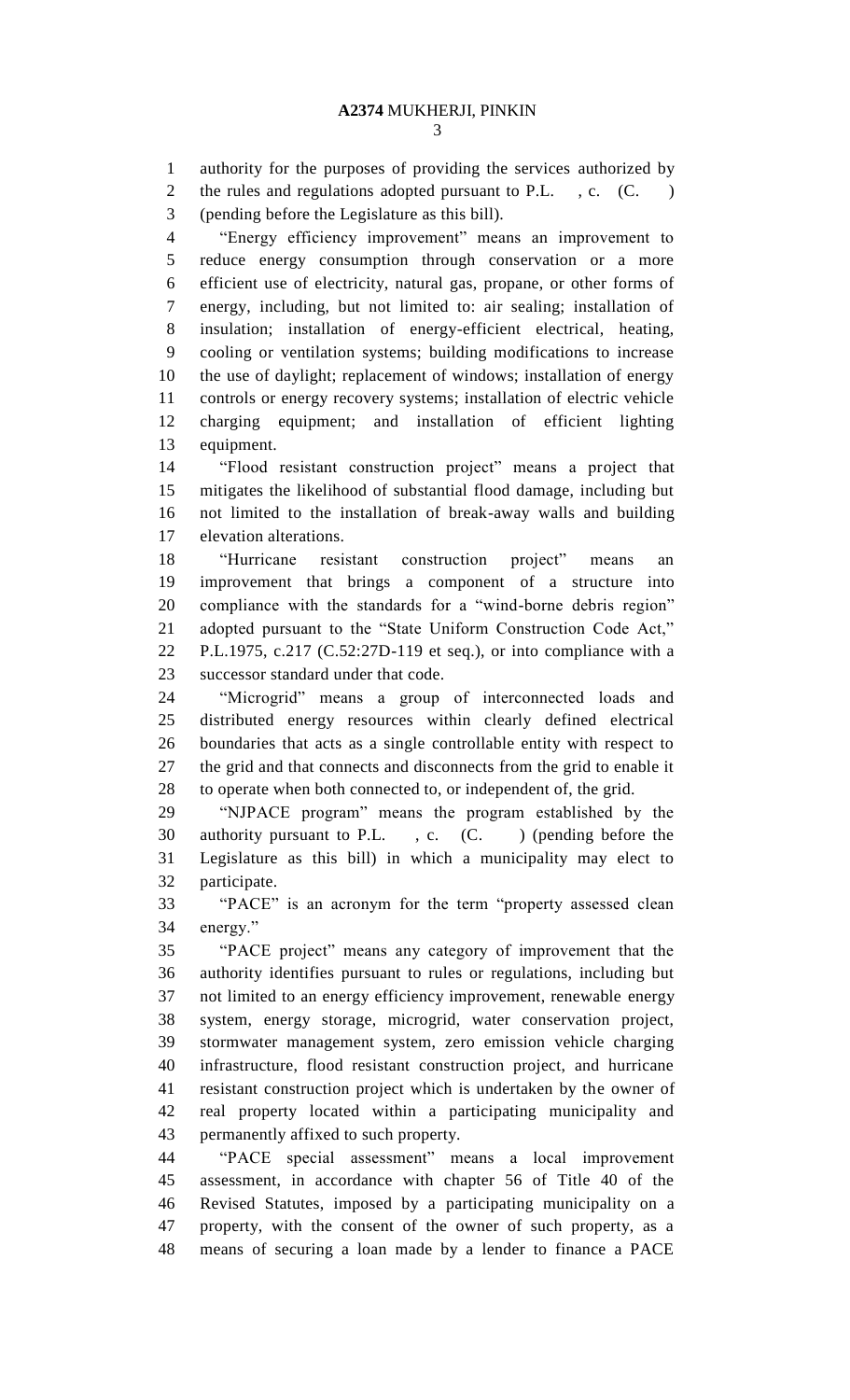project at such property, payments in respect of which assessment are collected by the participating municipality and remitted to the lender.

 "Participating municipality" means a municipality that has adopted an ordinance in the form prescribed by the authority authorizing its participation in the NJPACE program, as well as taken such other actions as the authority may establish in rules and regulations adopted pursuant to P.L. , c. (C. ) (pending before the Legislature as this bill), including designating the authority to manage, oversee, and administer its participation in the program implementation or any combination thereof.

 "Private entity" means a private for-profit or non-profit corporation, partnership, or any other form of private organization, including but not limited to a "related competitive business segment of a public utility holding company," or a "related competitive business segment of an electric public utility or gas public utility," as those terms are defined in section 3 of P.L.1999, c.23 (C.48:3- 51), so long as the organization is not subject to the jurisdiction of the Board of Public Utilities.

 "Project costs" mean the costs associated with a PACE project, and shall include: the hard costs of purchasing, constructing or acquiring the project; soft costs, including but not limited to engineering fees, inspection fees and permits, and costs relating to the measurement and verification of project savings; and costs of utilizing the NJPACE program, including but not limited to program fees, closing costs, and interest and other financing charges.

 "Property" means an industrial, agricultural, or commercial property, or a residential property with five or more dwelling units, within a municipality upon which a PACE special assessment is imposed at the request of a property owner in connection with a PACE project.

 "Property owner" means the owner of a property within a municipality who requests that a PACE special assessment be imposed on the property in connection with a PACE project.

 "Renewable energy system" means an improvement in which the electrical, mechanical, or thermal energy is produced from a method that uses one or more of the following fuels or energy sources: hydrogen, solar energy, geothermal energy, bio-mass, or wind energy, together with such other fuels and energy sources that the authority, after consultation with the Board of Public Utilities, may determine pursuant to rules and regulations adopted pursuant to P.L. , c. (C. ) (pending before the Legislature as this bill).

 "Solar renewable energy certificate" means the same as defined in section 3 of P.L.1999, c.23 (C.48:3-51).

 "Stormwater management system" means the same as defined in section 3 of P.L.2019, c.42 (C.40A:26B-3).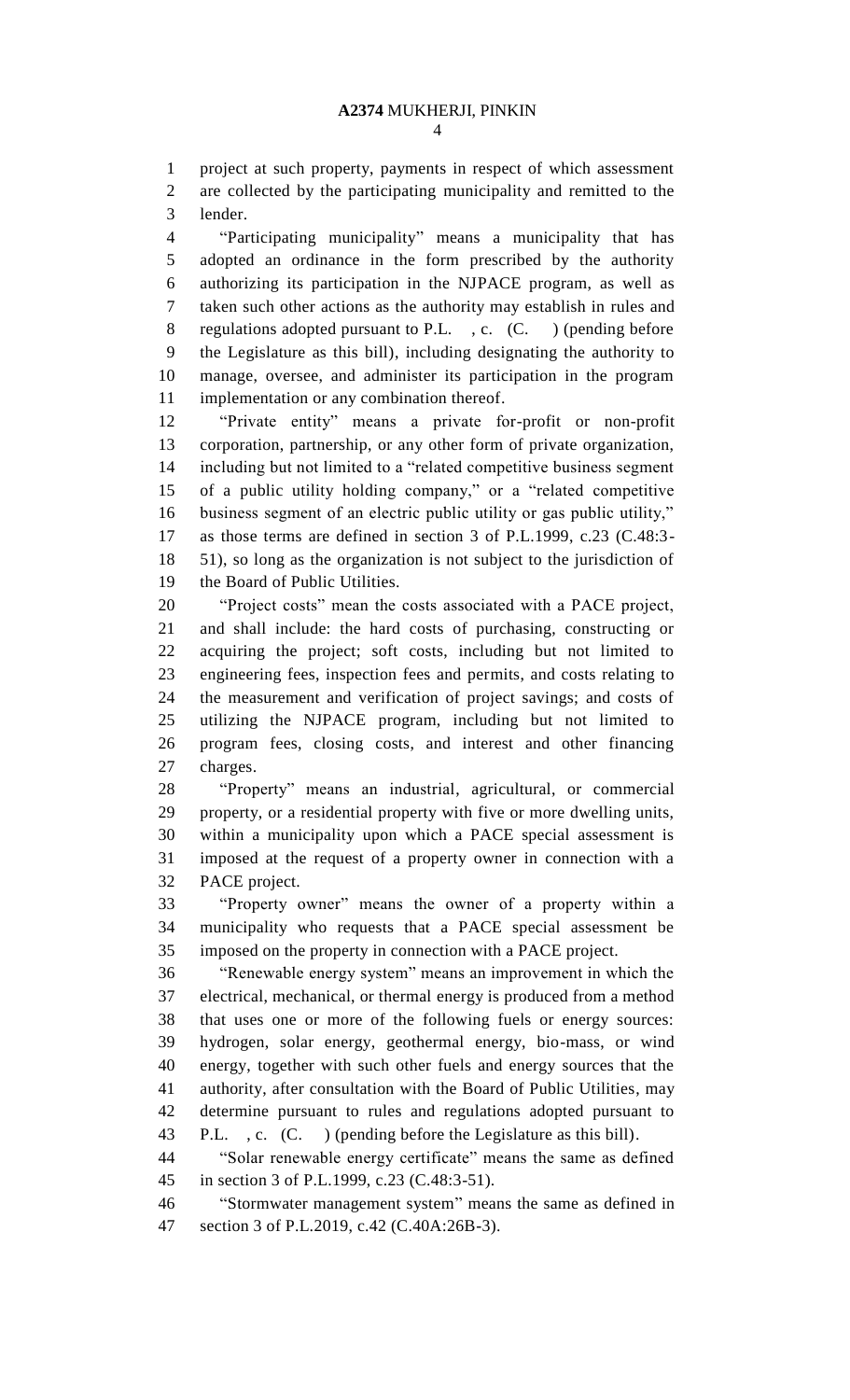"Water conservation project" means an improvement that reduces water consumption, increases the efficiency of water use, or reduces water loss.

 3. (New section) a. The authority shall establish a NJPACE program to facilitate the financing of PACE projects that fulfills the requirements enumerated herein, as well as those rules, regulations, guidelines, and other requirements established by the authority as part of the administration of the program. The NJPACE program shall consist of, among other things, the implementation of PACE projects to be undertaken by property owners as local improvements and the provision by ordinance for a PACE special assessment to be imposed on properties within the municipality, if the owner of a property requests the PACE special assessment in order to undertake and finance a PACE project. PACE projects on an individual property subject to the same PACE special assessment agreement collectively shall constitute a separate local improvement and shall be assessed separately to the property owner benefitted thereby.

 b. The authority may enter into a memorandum of agreement with one or more State government agencies or instrumentalities whereby any of the powers the authority may exercise or responsibilities it must fulfill pursuant to P.L. , c. (C. ) (pending before the Legislature as this bill) may be exercised or fulfilled, as the case may be, by such agency or instrumentality, and any fund that may be used for administrative expenses by the authority may be used by such agency or instrumentality in exercising such powers or fulfilling such responsibilities.

 c. The authority may also hire and set the compensation of one or more private parties, whether for-profit or not-for-profit, to assist the authority in its administration of the program pursuant to a competitive bidding process in accordance with the provisions of P.L. , c. (C. ) (pending before the Legislature as this bill). The authority may delegate to such one or more private parties such matters as may be determined by rules and regulations adopted by the authority, provided that under no circumstances may the authority delegate its responsibility for general oversight of the NJPACE program.

 d. The authority may establish a loan loss reserve, issue guarantees, or both, to mitigate the repayment risk assumed by lenders providing PACE loans, in order to improve the availability and financial terms of such financing for PACE projects for property owners.

 e. The authority may purchase PACE loans from lenders and hold them until maturity, or resell them to other private parties, either individually or aggregated in securitized form.

f. Pursuant to the purpose and objectives outlined in P.L. ,

c. (C. ) (pending before the Legislature as this bill), and with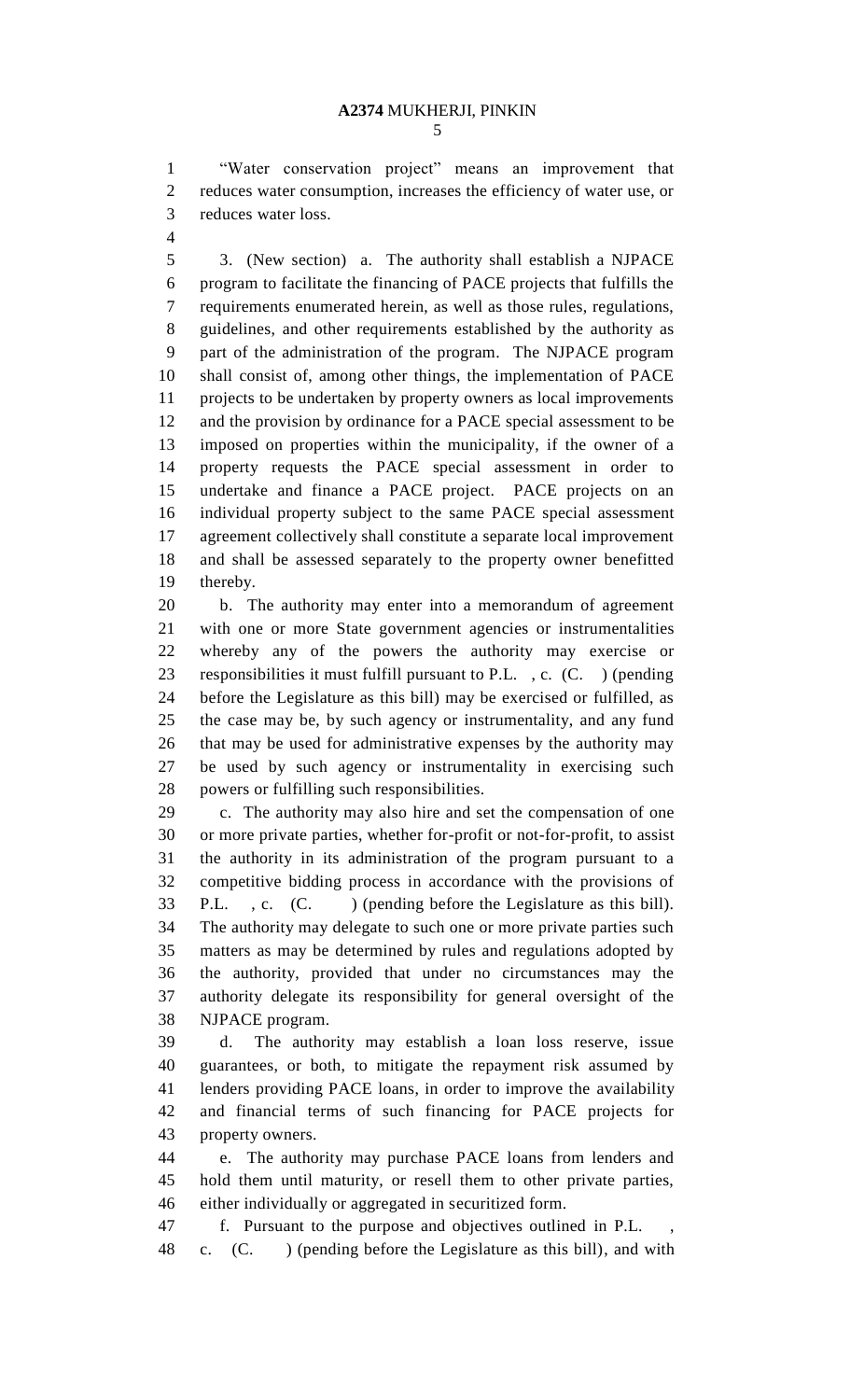respect to the responsibilities of administering the NJPACE program, the authority shall issue rules and regulations and guidelines further establishing the terms and conditions under which financing may be provided under the program, in consultation with the Board of Public Utilities and the Division of Local Government Services in the Department of Community Affairs.

 g. The authority shall determine compliance with the underwriting criteria and other requirements set forth in P.L. , c. (C. ) (pending before the Legislature as this bill), and the rules, regulations, and guidelines adopted pursuant thereto, and shall include an accounting of the NJPACE Program in the annual report 13 required each year pursuant to subsection a. of section 4 of P.L. c. (C. ) (pending before the Legislature as this bill).

 4. (New section) a. Eighteen months after the date of enactment of P.L. , c. (C. ) (pending before the Legislature as this bill), and annually thereafter, the authority shall prepare and submit to the Governor and, pursuant to section 2 of P.L.1991, c.164 (C.52:14-19.1), to the Legislature, a report describing the implementation and operation of the NJPACE program, including program receipts, disbursements, and earnings. The annual report may also identify and recommend any legislative changes to the law authorizing the NJPACE program that may be necessary.

25 b. No later than five years after the date of enactment of P.L.

26 c. (C. ) (pending before the Legislature as this bill), the authority shall prepare and submit to the Governor and, pursuant to section 2 of P.L.1991, c.164 (C.52:14-19.1), to the Legislature, a report that reviews and assesses implementation of the NJPACE program. The report shall evaluate the NJPACE program, and review foreclosure rates, cost-effectiveness of PACE projects, reasonableness of costs to property owners, and any other factors the authority deems appropriate. The report shall also identify and recommend any legislative changes to the law authorizing the NJPACE program that may be necessary.

 c. The authority shall post all reports prepared pursuant to this subsection on its Internet website.

 5. (New section) a. Notwithstanding the provisions of the "Administrative Procedure Act," P.L.1968, c.410 (C.52:14B-1 et seq.), to the contrary, the authority may adopt immediately upon filing with the Office of Administrative Law such rules and regulations as the authority determines to be necessary to effectuate 44 the purposes of P.L., c. (C.) (pending before the Legislature as this bill), which rules and regulations shall be effective for a period not exceeding 360 days following the effective date of 47 P.L., c. (C.) (pending before the Legislature as this bill). Such rules and regulations shall, thereafter, be amended, adopted,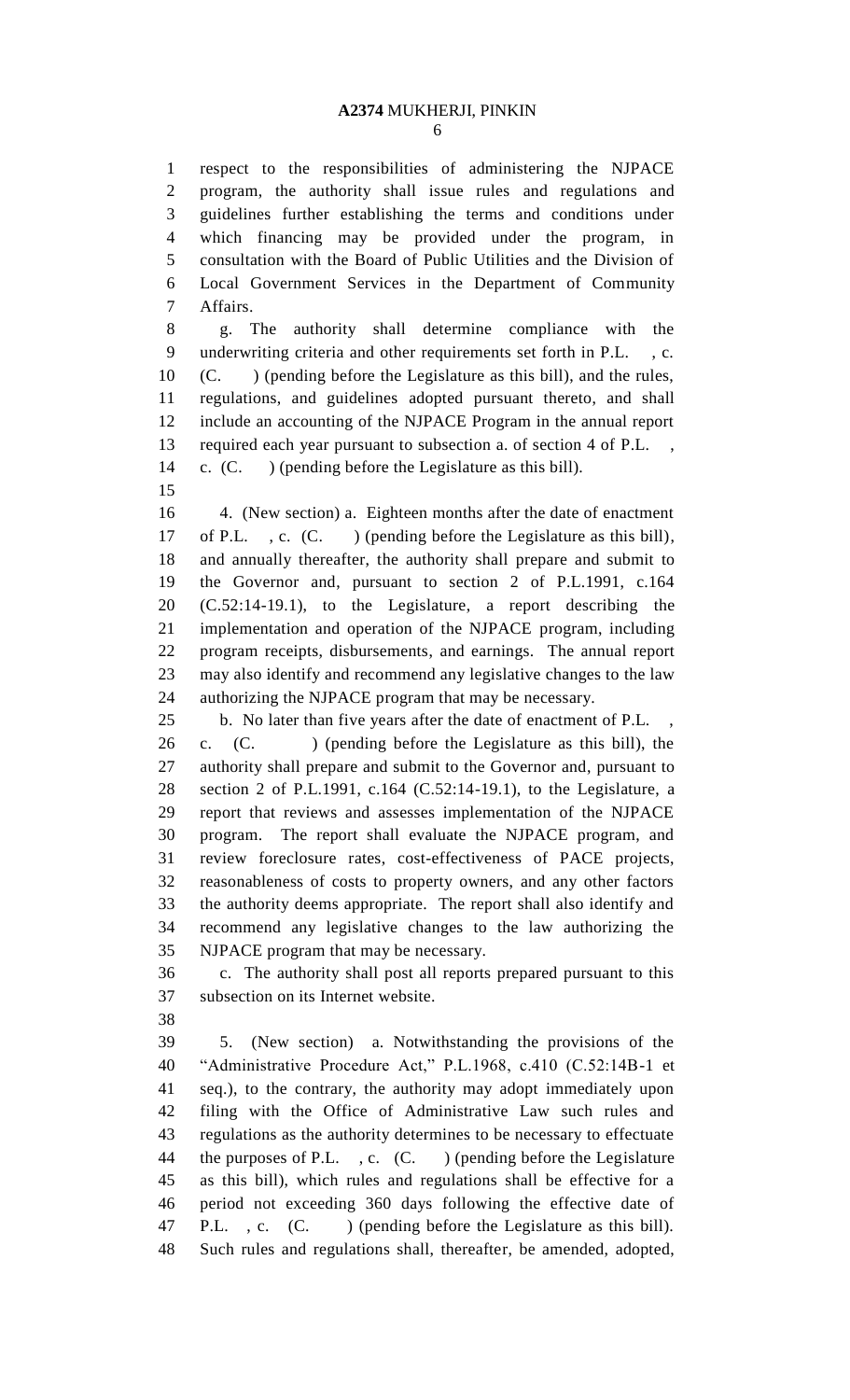or readopted by the authority in accordance with the "Administrative Procedure Act," P.L.1968, c.410 (C.52:14B-1 et seq.).

The rules and regulations shall include, but not be limited to:

 (1) the necessary application requirements and procedures for a property owner seeking PACE financing and a lender seeking to make PACE loans;

 (2) the necessary qualifications and requirements for a proposed PACE project, including the qualifications and requirements for projects other than energy efficiency improvements and renewable energy systems, which may include, without limitation, resiliency- related projects, water efficiency improvements, and energy storage, microgrid, and combined heat and power projects;

 (3) the underwriting criteria to be applied in determining the eligibility of properties and their owners to participate in the NJPACE program;

 (4) a requirement that all existing lien holders on a property be given notice prior to a PACE special assessment and lien being filed in connection with that property, and that all property owners seeking a PACE loan receive consent of the existing mortgage holders on the property prior to the authority's approval of the PACE loan;

 (5) a requirement that term of the PACE loan be no longer than the forecast life of the improvements; and

 (6) forms of agreement and other documents necessary for the efficient administration of the NJPACE program.

 b. Prior to adoption of the rules and regulations pursuant to subsection a. of this section, the authority shall organize and hold a public stakeholder meeting regarding the rules and regulations, after providing, by publication of a notice not less than 20 days prior to such meeting including the time, date, and place thereof.

 c. The NJPACE program shall not be operational and available for the participation of municipalities and property owners until rules and regulations, and program guidelines have initially been adopted by the authority pursuant to subsection a. of this section.

 6. (New section) a. Notwithstanding any provision of chapter 56 of Title 40 of the Revised Statutes (R.S.40:56-1 et seq.), or any other law to the contrary, a municipality shall follow the following process to establish and implement a NJPACE program pursuant to P.L. , c. (C. ) (pending before the Legislature as this bill):

 (1) A municipal ordinance shall establish a form of PACE special assessment agreement to be entered into with NJPACE program participants, and identify whether the NJPACE program will be implemented, financed, and managed by the municipality, the county, or by a county improvement authority, or by another public entity or private entity.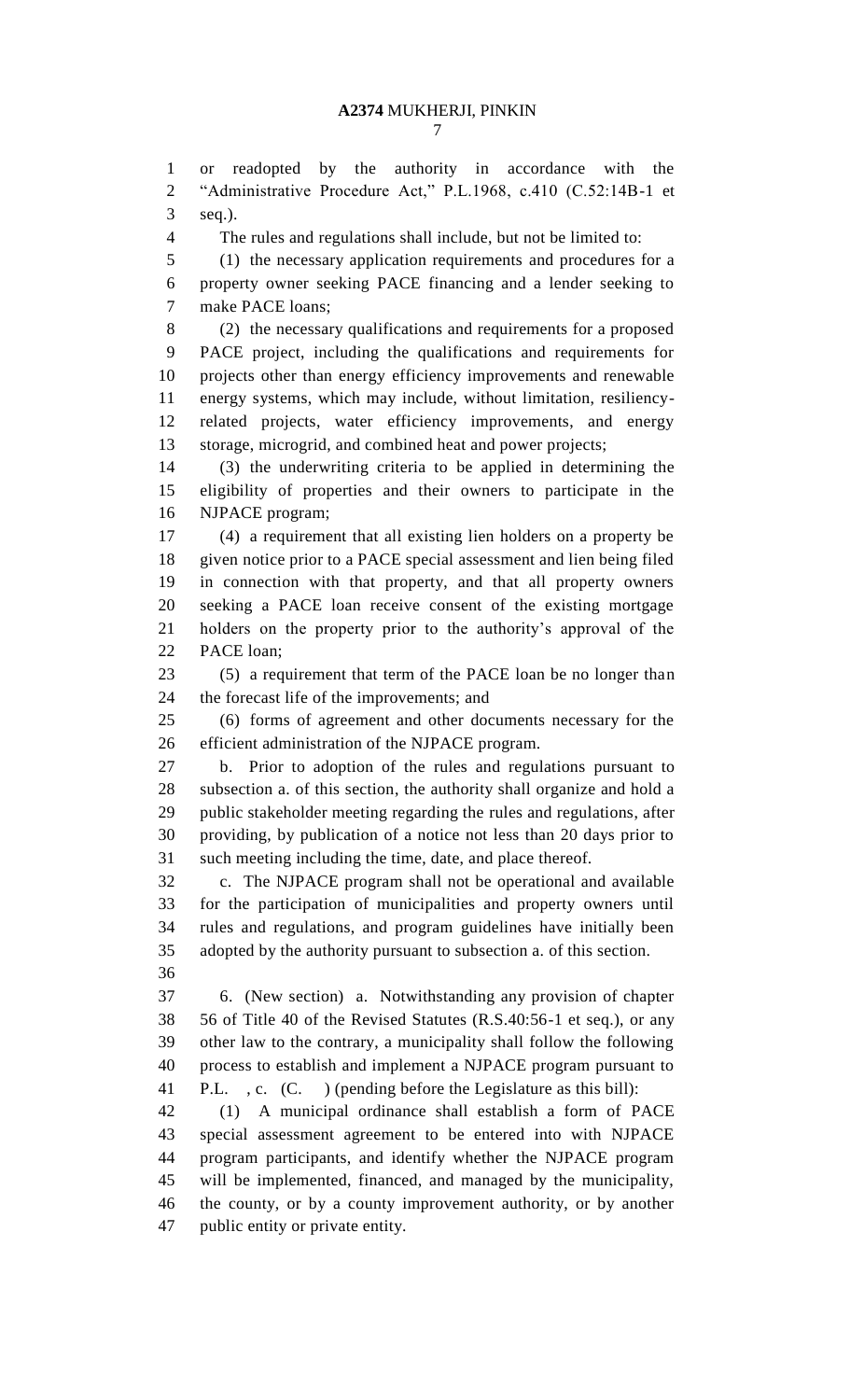(2) The municipal ordinance required by the authority to be adopted by a municipality shall prescribe criteria for participation in the NJPACE program at the time of the initial financing, which criteria shall include, at a minimum, the following:

 (a) that PACE financing recipients are either the legal owners of the underlying property or provide the written consent of the legal owners of the underlying property, are current on mortgage and property tax payments with respect to the underlying property, and are not the subject of a default or in bankruptcy proceedings;

 (b) an appropriate ratio of the assessment to the value of the property, but in no circumstance may the combination of a PACE financing and the existing loan-to-value ratio on a property exceed 90 percent of the appraised value of the property including the value of the PACE project; and

 (c) require that an appraisal be conducted, if one is not conducted by the lender for the PACE project.

 The ordinance may establish standards for the maximum amount, or duration of PACE special assessments, or both, but in no event shall the maximum duration of a PACE special assessment exceed 30 years.

 (3) The municipal ordinance shall require that a disclosure form summarizing PACE financing risks provided by the NJPACE program administrator and the lender be signed by the owner of each property. The disclosure form shall include, but need not be limited to, the following information:

 (a) risks from incorrect or defective improvement design or construction of the PACE project;

(b) risk of foreclosure for failure to pay the special assessment;

 (c) imposition of charges or other enforcement for delinquent PACE special assessment payments in the same manner as delinquent real estate taxes;

(d) lack of guarantee of energy savings from the PACE project;

 (e) likelihood that completed PACE projects may require ongoing maintenance to meet performance targets;

 (f) probability that changes in property occupancy or energy costs may affect energy savings expected from the project;

 (g) lack of guarantee by the NJPACE program or NJPACE program administrator of availability of local, State, or federal tax credits or other incentives; and

 (h) amount of additional fees for actual municipal costs that will be added to the PACE special assessment.

 (4) The municipal ordinance shall also require that the NJPACE program include the following consumer protection provisions:

 (a) the authority of the property owner to cancel the PACE contract within three business days of signing it;

 (b) a requirement to provide information to the property owner on the total cost of the PACE project for the life of the agreement including interest or fees to be paid, total number of payments,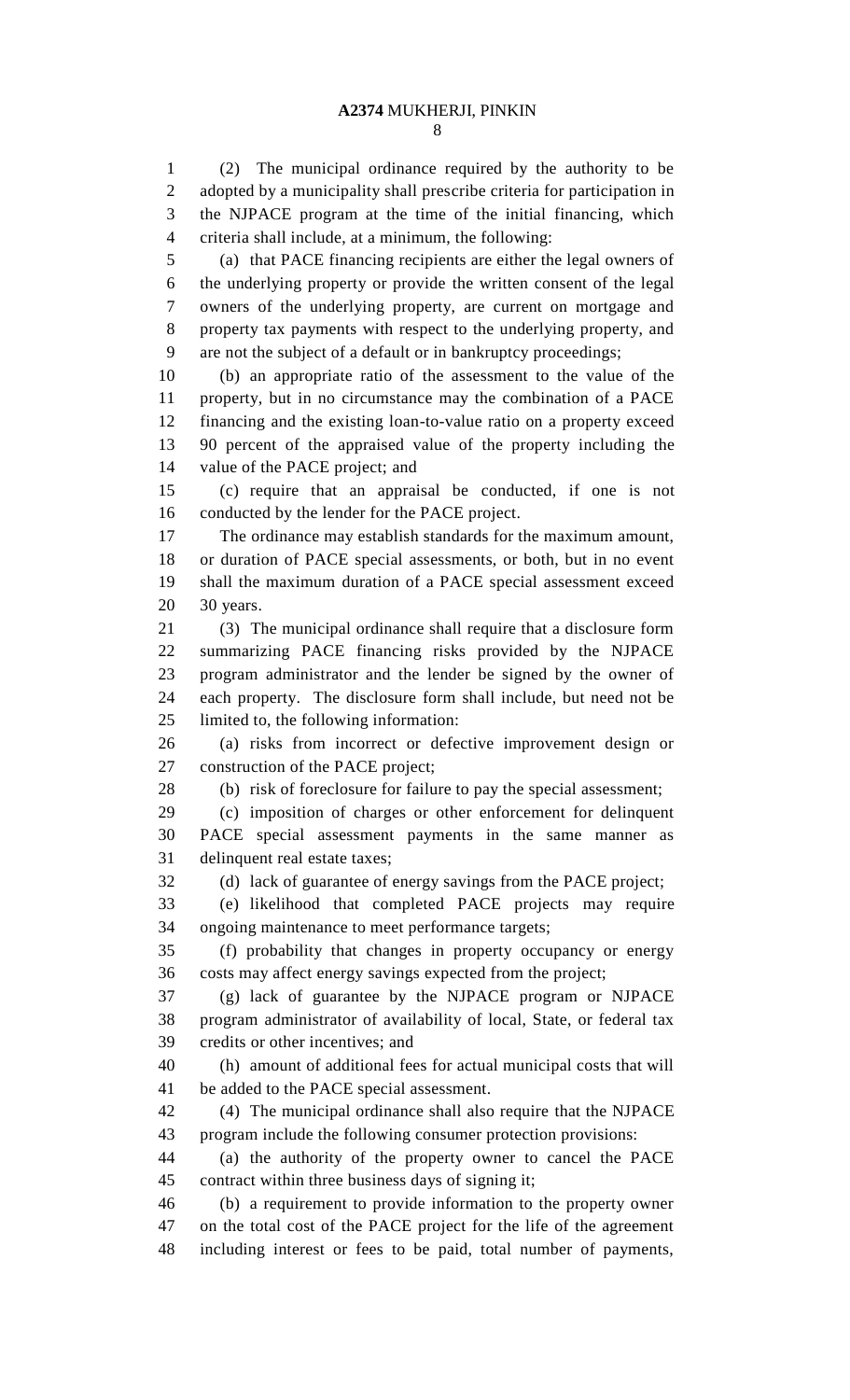payment frequency, amount of each payment, and warranty or maintenance obligations; and

 (c) a prohibition restricting specific monetary or percentage estimates on property value changes as a result of the PACE project.

 b. The amount of a PACE special assessment shall be a specific amount, not to exceed the project costs of the PACE project. The specific amount of a PACE special assessment, which shall be consented to by the property owner by its execution of a PACE special assessment agreement in the form promulgated by the authority, shall be deemed the benefit conferred with respect to the property and shall be in lieu of the amount being determined by any other procedures set forth in Title 40 of the Revised Statutes otherwise applicable to determining the actual benefit conferred on the property. No other confirmation or determination of the amount of the PACE special assessment, including, but not limited to the procedure set forth at R.S.40:56-30, shall be required.

 c. Subject to the written consent of existing mortgage holders, the form of which shall be determined by the authority in its rules regulations, or guidelines, a PACE special assessment shall be a single, continuous first lien on the property against which the PACE special assessment agreement is recorded, on and after the date of recordation of the agreement. Upon recordation of the PACE special assessment agreement in the land records of the county in which the property is located, the lien thereof shall be perfected for all purposes in accordance with law and the lien shall be a continuous first lien upon the real estate described in the assessment, paramount to all prior or subsequent alienations and descents of such real estate or encumbrances thereon, except subsequent taxes or assessments, without any additional notice, recording, filing, continuation filing, or action, until payment in full of the PACE special assessment, notwithstanding any mistake in the name or names of any owner or owners, or any omission to name any owner or owners who are unknown, and notwithstanding any lack of form therein, or in any other proceeding which does not impair the substantial rights of the owner or owners or other person or persons having a lien upon or interest in any such real estate. Any confirmation of the amount of the assessment by the governing body or by the court shall be considered as determining the amount of the existing lien and not as establishing the lien. All assessments shall be presumed to have been regularly assessed and confirmed and every assessment or proceeding preliminary thereto shall be presumed to have been regularly made or conducted until the contrary be shown.

 A PACE special assessment shall not be considered an "equivalent consensual security interest" for the purposes of the "New Jersey Residential Mortgage Lending Act," P.L.2009, c.53 (C.17:11C-51 et seq.). A PACE special assessment shall be treated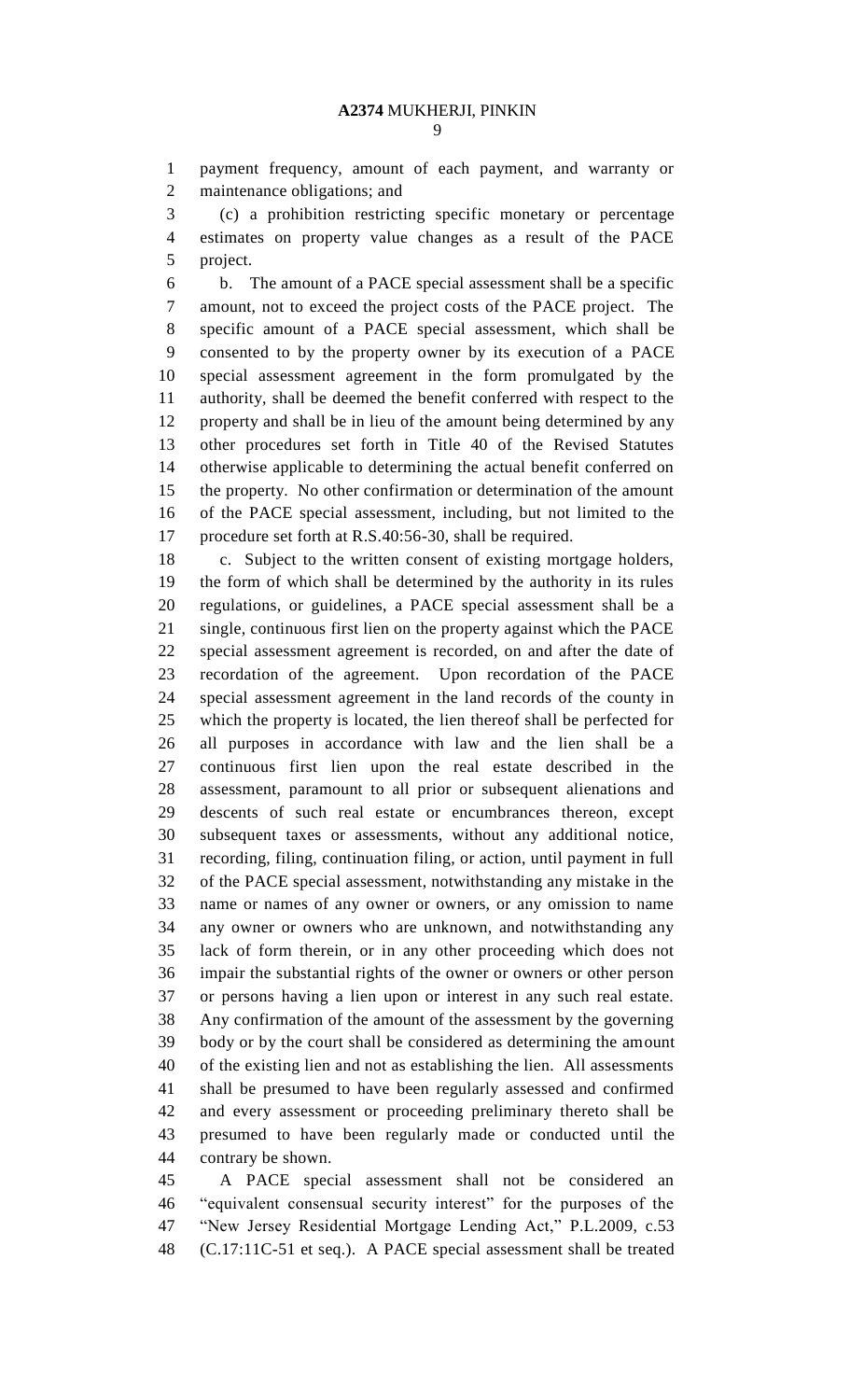as a municipal lien rather than a contractual lien for all purposes of law.

 d. Funds to implement a PACE project may be disbursed to the property owner at execution of the PACE special assessment agreement, or may be disbursed in installments over time. Such funds shall not constitute public funds, and shall not be subject to the laws governing public funds, including but not limited to laws regarding the receipt, expenditure, deposit, investment, or appropriation of the same. A PACE project shall not be considered a "facility" or "public facility" within the meaning of the "county improvement authorities law," P.L.1960, c.183 (C.40:37A-44 et seq.). Payments of PACE special assessments shall commence as set forth in the PACE special assessment agreement. To the extent that upon completion of the PACE project, funds remain which have not been disbursed to the property owner for a PACE project, those funds on hand shall be used to reduce the amount of the PACE special assessment.

 e. Except as provided in subsection g. of this section, if any payment of a PACE special assessment is not made within 10 days after the time when that payment shall have become due, or later, consistent with any grace period provided or extended by a municipality for the payment of property tax bills, interest thereon shall be imposed at the same rate as may be imposed upon unpaid property taxes in the municipality, and collected and enforced in the same manner as unpaid property taxes, including by accelerated tax sale if the municipality shall enforce collection of its unpaid property taxes through accelerated tax sale. However, the balance due on a PACE special assessment shall not be subject to acceleration in the event of a default in payment. Notwithstanding any other provision of law, in the event that any lien on the property shall be exposed to tax sale, pursuant to the "tax sale law," R.S.54:5-1 et seq., and any such lien is struck off and sold to the municipality, the PACE special assessment shall survive any subsequent action to foreclose the right of redemption and continue as a first lien upon the real estate described in the assessment, paramount to all prior or subsequent alienations and descents of such real estate or encumbrances thereon, except subsequent taxes or assessments, and provided that, notwithstanding the obligations of a municipality pursuant to section 1 of P.L.1942, c.54 (C.54:5- 53.1), while the municipality holds such lien or owns such property, the municipality shall not be responsible for or required to make any payment in furtherance of or to satisfy any such PACE special assessment.

 f. PACE special assessments may be assigned directly by the municipality, and any assignee thereof, as security for the repayment of any obligations of a property owner to a lender that has provided a PACE loan, to such lender, or any assignee thereof.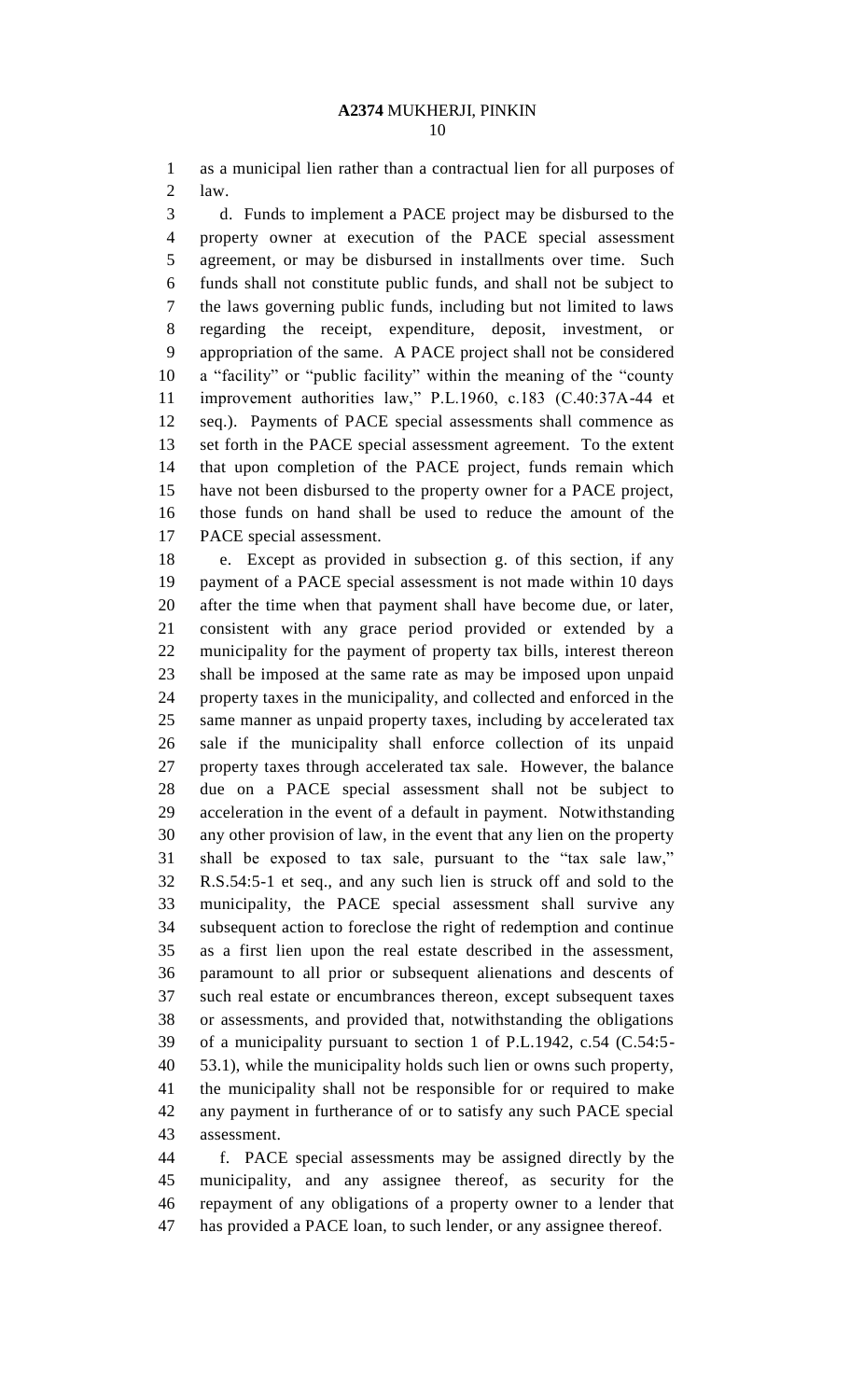Notwithstanding any law to the contrary, the assignment shall be an absolute assignment of all of the municipality's right, title, and interest in and to the PACE special assessment, along with the rights and remedies provided to the municipality under the PACE special assessment agreement, including, but not limited to, the right to direct the collection of payments due. PACE special assessments assigned as provided hereunder shall not be included in the general funds of the municipality, or be subject to any laws regarding the receipt, deposit, investment, or appropriation of public funds, and shall retain such status notwithstanding enforcement of the assessment by the municipality or assignee as provided herein. In the case of a municipality which is otherwise subject to tax or revenue sharing pursuant to law and which assigns PACE special assessments as set forth in this section, such PACE special assessments shall not be considered part of the tax or revenue sharing formula or calculation of municipal revenues for the purpose of determining whether that municipality is obligated to make payment to, or receive a credit from, any tax sharing or revenue sharing pool.

 g. Notwithstanding any other law to the contrary, in any foreclosure action due to nonpayment or late payment of a PACE special assessment for property in the NJPACE program, service of the complaint on all parties shall be made by personal service, hand-delivered by the sheriff or personal process server, and the procedure for obtaining a final judgment shall conform to the procedures and requirements of the in personam foreclosure process.

 7. Section 1 of P.L.2011, c.187 (C.40:56-1.4) is amended to read as follows:

31 1. <u>a.</u> Upon application to and approval by the Director of Local Government Services in the Department of Community Affairs, the governing body of a municipality may undertake the financing of the purchase and installation of renewable energy systems and energy efficiency improvements by property owners as a local improvement and may provide by ordinance for a "clean energy special assessment" to be imposed on a property within the municipality, if the owner of the property requests the assessment in order to install such systems or improvements. Each improvement on an individual property shall constitute a separate local improvement and shall be assessed separately to the property owner benefitted thereby. The clean energy special assessment shall be payable in quarterly installments. The terms of the clean energy special assessment shall be in accordance with the terms of the financing provided by the municipality pursuant to section 2 of P.L.2011, c.187 (C.40:56-13.1).

 b. Notwithstanding the provisions of subsection a. of this section to the contrary, the Director of Local Government Services in the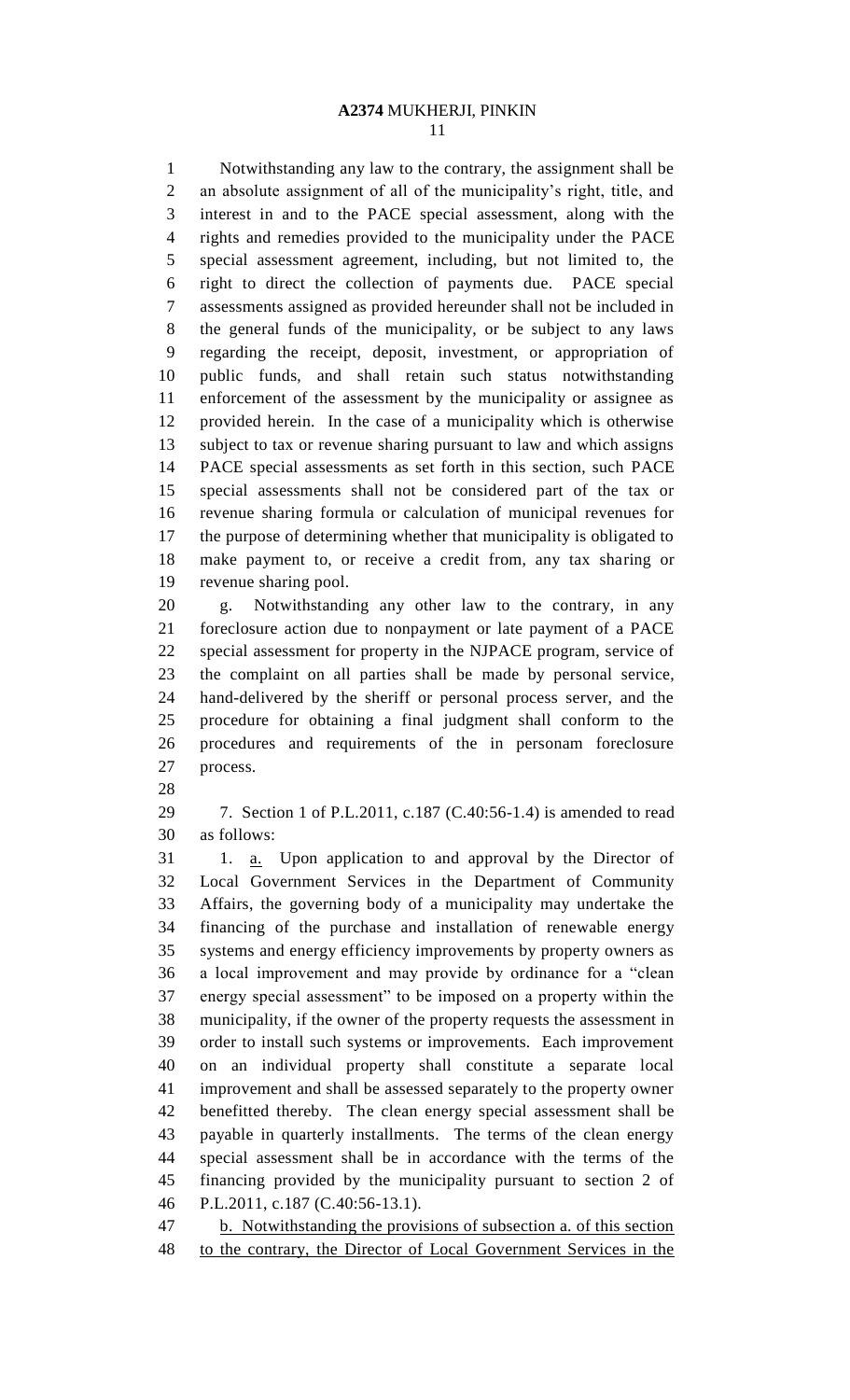Department of Community Affairs shall not approve an application and a municipality shall not undertake the financing of the purchase and installation of renewable energy systems and energy efficiency improvements by property owners as a local improvement pursuant to the provisions of P.L.2011, c.187 (C.40:56-1.4 et al.) after the 6 date of enactment of P.L., c. (C.) (pending before the Legislature as this bill). (cf: P.L.2011, c.187, s.1) 8. Section 2 of P.L.2011, c.187 (C.40:56-13.1) is amended to read as follows: 12 2. a. (1) Upon application to and approval by the Director of Local Government Services in the Department of Community Affairs, a municipality may adopt an ordinance to establish a program to finance the purchase and installation of renewable energy systems and energy efficiency improvements by property owners. The governing body may apply to a county improvement authority that issues bonds pursuant to paragraph (2) of subsection (j) of section 12 of P.L.1960, c.183 (C.40:37A-55), or may issue bonds to finance the program pursuant to section 3 of P.L.2011, c.187 (C.40:56-13.2). Funds for the purchase and installation of renewable energy systems and energy efficiency improvements shall be loaned to property owners in exchange for a clean energy special assessment on the property pursuant to section 1 of P.L.2011, c.187 (C.40:56-1.4), to be paid quarterly. In the case of financing provided by bonds issued by a county improvement authority, the clean energy special assessment shall be used to repay the bonds. In the case of financing provided by the municipality through the issuance of municipal bonds, the clean energy special assessment shall be used to repay the bonds. A property owner who purchases and installs a renewable energy system under the program may also assign any solar renewable energy certificates or other renewable energy credits that accrue to the property owner from the operation of the system to the municipality or the county improvement authority to repay the loan for the system. The Director of Local Government Services in the Department of Community Affairs shall coordinate efforts with the Board of Public Utilities to ensure that the amount of financing made available by local programs authorized pursuant to this act is in accordance with limits set from time to time by the Board of Public Utilities in order to ensure that local programs further the goals of the Office of Clean Energy in the Board of Public Utilities. (2) Notwithstanding the provisions of paragraph (1) of this 44 subsection to the contrary, the Director of Local Government Services in the Department of Community Affairs shall not approve an application and a municipality shall not adopt an ordinance to establish a program to finance the purchase and installation of 48 renewable energy systems and energy efficiency improvements by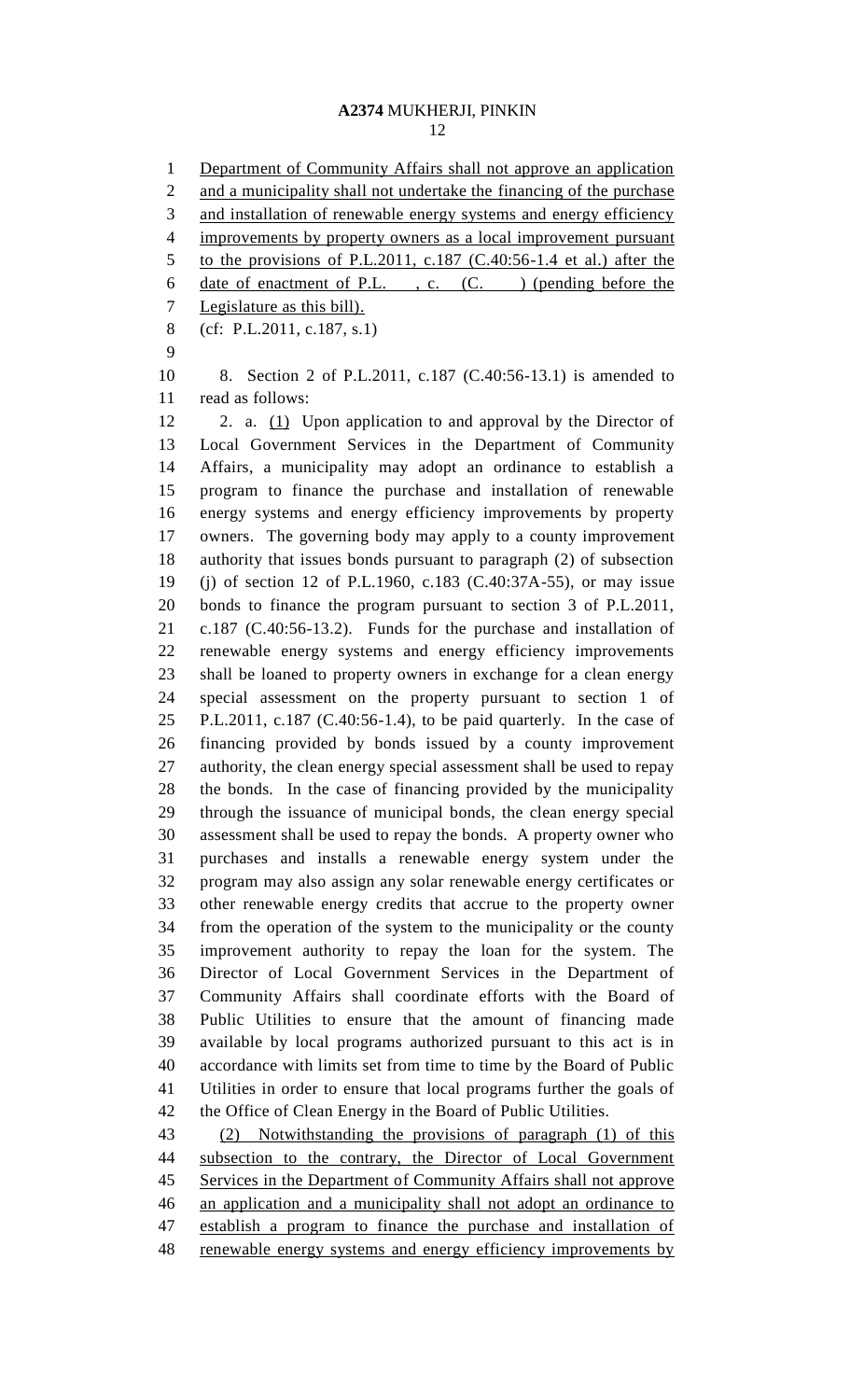1 property owners pursuant to the provisions of P.L.2011, c.187  $(C.40:56-1.4$  et al.) after the date of enactment of P.L., c. (C. ) (pending before the Legislature as this bill). b. As used in this section, "solar renewable energy certificate" shall have the same meaning as set forth in section 3 of P.L.1999, c.23 (C.48:3-51). (cf: P.L.2011, c.187, s.2) 9. Section 3 of P.L.2011, c.187 (C.40:56-13.2) is amended to read as follows: 3. a. Upon application to and approval by the Director of Local Government Services in the Department of Community Affairs, the governing body of a municipality may establish the amounts of money to be expended by the municipality for the improvements authorized in sections 1 and 2 of P.L.2011, c.187 (C.40:56-1.4 and C.40:56-13.1). Any amount so appropriated may be raised by the issuance of clean energy special assessment bonds by the municipality. In making the appropriation, the governing body may designate the particular projects to be financed to which the moneys shall be applied. b. Clean energy special assessments and bonds issued to finance them shall be issued and shall be generally subject to R.S.40:56-21 et seq., as the director shall determine to be applicable. c. The director is authorized and empowered to take such action as deemed necessary and consistent with the intent of this act to implement its provisions. 27 d. Notwithstanding the provisions of this section to the contrary, the Director of Local Government Services in the Department of Community Affairs shall not approve an application pursuant to subsection a. of this section after the date of enactment of P.L. , c. (C. ) (pending before the Legislature as this bill). (cf: P.L.2011, c.187, s.3) 10. Section 11 of P.L.1960, c.183 (C.40:37A-54) is amended to read as follows: 11. The purposes of every authority shall be (a) provision within the county or any beneficiary county of public facilities for use by the State, the county or any beneficiary county, or any municipality in any such county, or any two or more or any subdivisions, departments, agencies or instrumentalities of any of the foregoing for any of their respective governmental purposes, (b) provision within the county or any beneficiary county of public facilities for use as convention halls, or the rehabilitation, improvement or enlargement of any convention hall, including appropriate and desirable appurtenances located within the convention hall or near, adjacent to or over it within boundaries determined at the discretion of the authority, including but not limited to office facilities, commercial facilities, community service facilities, parking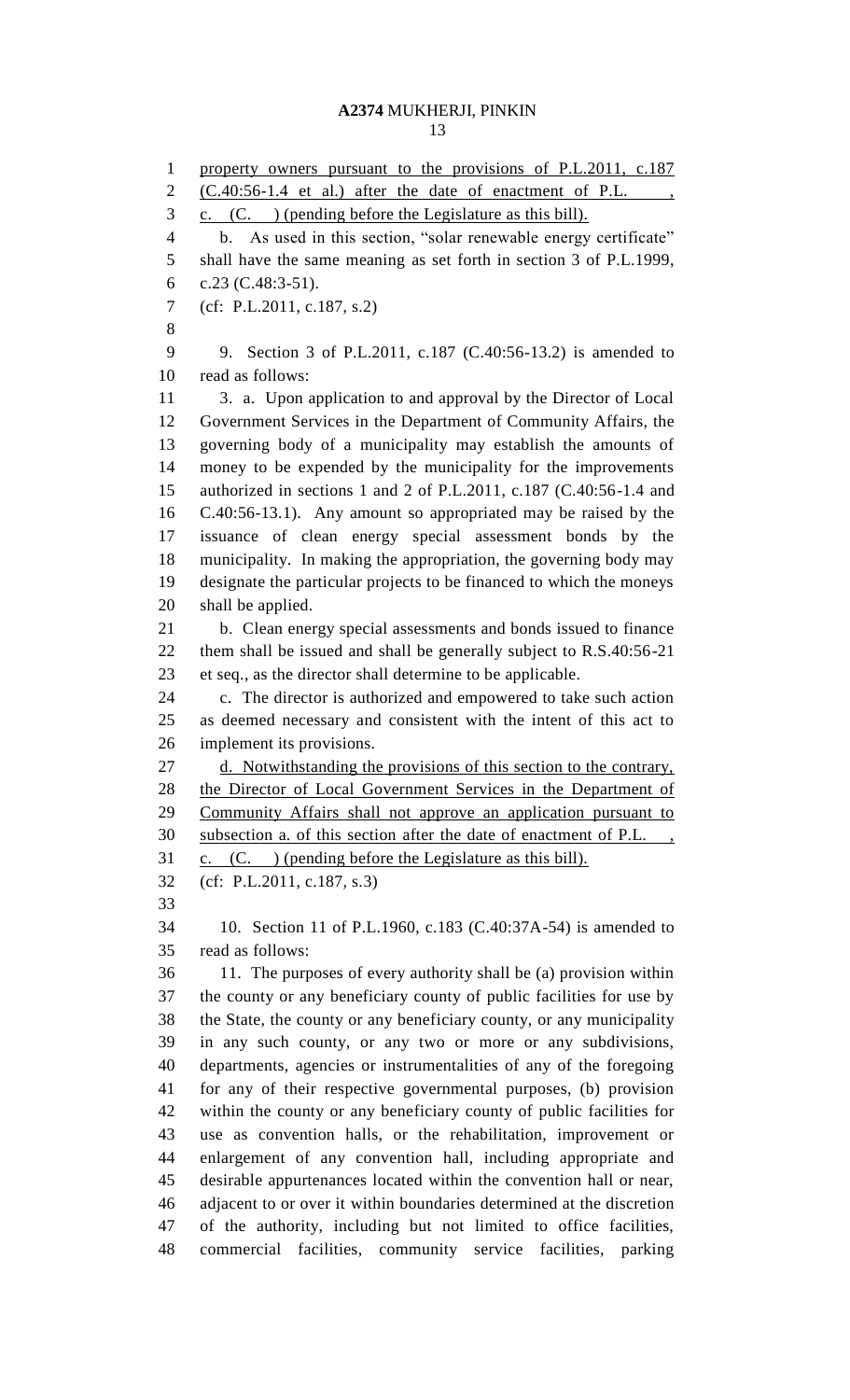facilities, hotel facilities and other facilities for the accommodation and entertainment of tourists and visitors, (c) provision within the county or any beneficiary county of structures, franchises, equipment and facilities for operation of public transportation or for terminal purposes, including development and improvement of port terminal structures, facilities and equipment for public use in counties in, along or through which a navigable river flows, (d) provision within the county or any beneficiary county of structures or other facilities used or operated by the authority or any governmental unit in connection with, or relative to development and improvement of, aviation for military or civilian purposes, including research in connection therewith, and including structures or other facilities for the accommodation of passengers, (e) provision within the county or any beneficiary county of a public facility for a combination of governmental and nongovernmental uses; provided that not more than 50 **[**%**]** percent of the usable space in any such facility shall be made available for nongovernmental use under a lease or other agreement by or with the authority, (f) acquisition of any real property within the county or any beneficiary county, with or without the improvements thereof or thereon or personal property appurtenant or incidental thereto, from the United States of America or any department, agency or instrumentality heretofore or hereafter created, designated or established by or for it, and the clearance, development or redevelopment, improvement, use or disposition of the acquired lands and premises in accordance with the provisions and for the purposes stated in **[**this act**]** the "county improvement authorities law," P.L.1960, c.183 (C.40:37A-44 et seq.), including the construction, reconstruction, demolition, rehabilitation, conversion, repair or alteration of improvements on or to said lands and premises, and structures and facilities incidental to the foregoing as may be necessary, convenient or desirable, (g) acquisition, construction, maintenance and operation of garbage and solid waste disposal systems for the purpose of collecting and disposing of garbage, solid waste or refuse matter, whether owned or operated by any person, the authority or any other governmental unit, within or without the county or any beneficiary county, (h) the improvement, furtherance and promotion of the tourist industries and recreational attractiveness of the county or any beneficiary county through the planning, acquisition, construction, improvement, maintenance and operation of facilities for the recreation and entertainment of the public, which facilities may include, without being limited to, a center for the performing and visual arts, (i) provision of loans and other financial assistance and technical assistance for the construction, reconstruction, demolition, rehabilitation, conversion, repair or alteration of buildings or facilities designed to provide decent, safe and sanitary dwelling units for persons of low and moderate income in need of housing,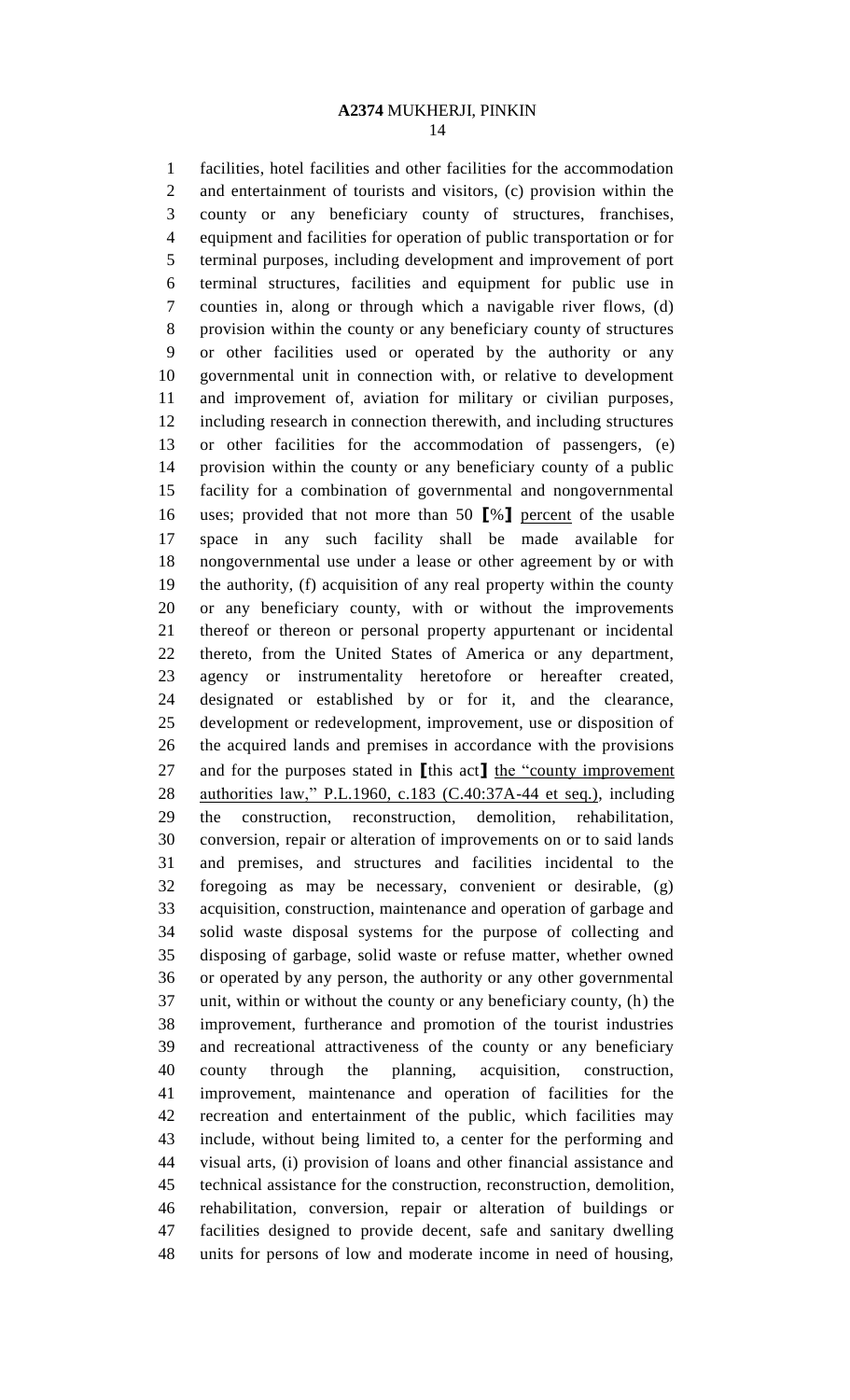including the acquisition of land, equipment or other real or personal properties which the authority determines to be necessary, convenient or desirable appurtenances, all in accordance with the provisions of **[**this act**]** the "county improvement authorities law," P.L.1960, c.183 (C.40:37A-44 et seq.), as amended and supplemented, (j) planning, initiating and carrying out redevelopment projects for the elimination, and for the prevention of the development or spread of blighted, deteriorated or deteriorating areas and the disposition, for uses in accordance with the objectives of the redevelopment project, of any property or part thereof acquired in the area of such project, (k) any combination or combinations of the foregoing or following, and (l) subject to the prior approval of the Local Finance Board, the planning, design, acquisition, construction, improvement, renovation, installation, maintenance and operation of facilities or any other type of real or personal property within the county for a corporation or other person organized for any one or more of the purposes described in subsection a. of N.J.S.15A:2-1 except those facilities or any other type of real or personal property which can be financed pursuant to the provisions of P.L.1972, c.29 (C.26:2I-1 et seq.) as amended. A county improvement authority shall also have as its purpose the pooling of loans for any local governmental units within the county or any beneficiary county that are refunding bonds in order to achieve more favorable interest rates and terms for those local governmental units. A county improvement authority shall also have as its purpose the implementation, management, oversight, and administration of a NJPACE program, as defined in section 2 of 28 P.L., c. (C. ) (pending before the Legislature as this bill). (cf: P.L.2002, c.42, s.8) 11. This act shall take effect immediately, except that the NJPACE program shall be inoperable until the adoption of the rules and regulations required pursuant to subsection a. of section 5 of this act. STATEMENT This bill would require the Economic Development Authority (EDA) to establish a "NJPACE program." "PACE" is an acronym for the term "property assessed clean energy." As defined in the bill, "PACE project" means any category of improvement that the EDA identifies pursuant to rules or regulations, including but not limited to an energy efficiency improvement, renewable energy system, energy storage, microgrid, water conservation project, stormwater management system, zero emission vehicle charging infrastructure, flood resistant construction project, and hurricane resistant construction project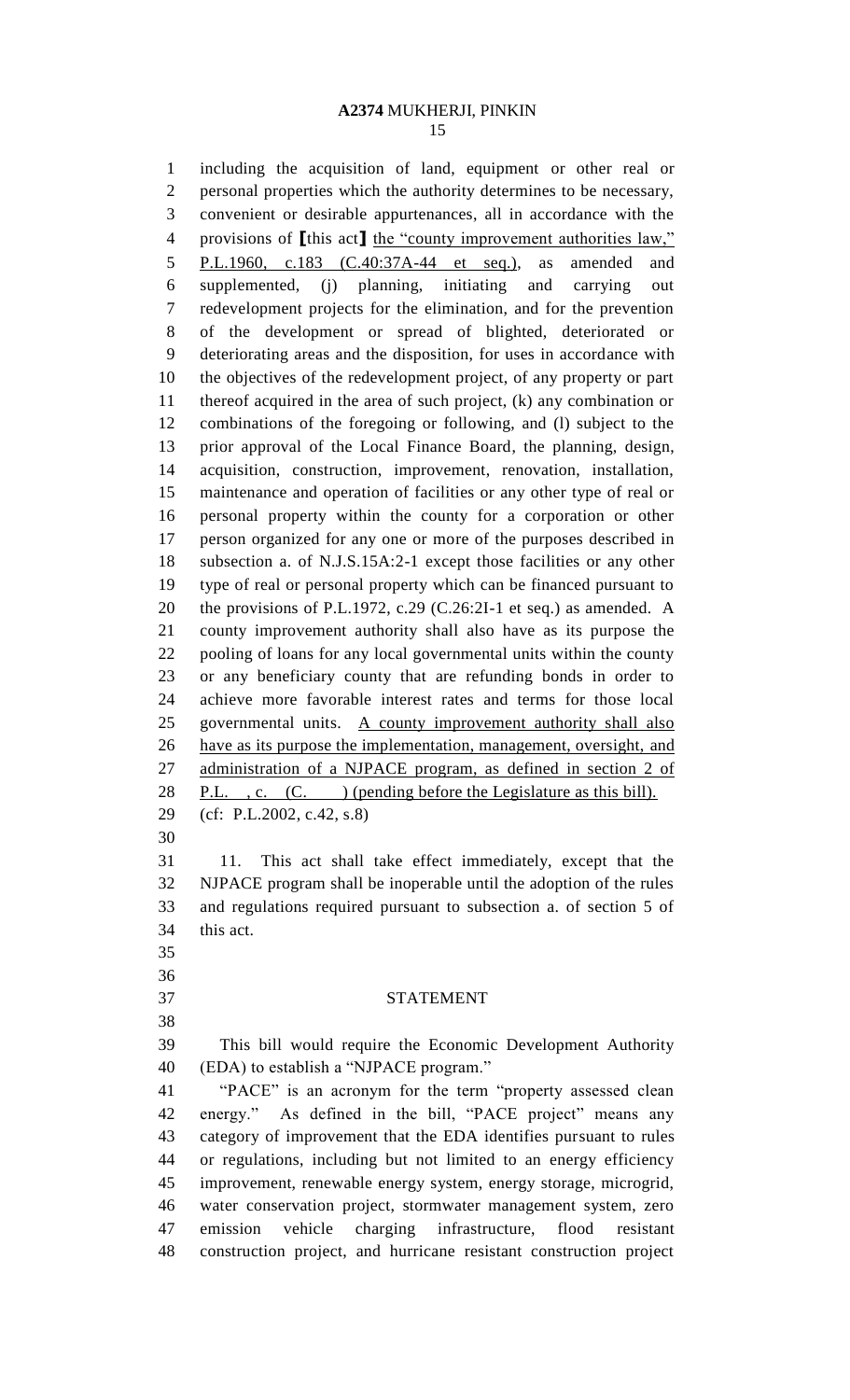which is undertaken by the owner of real property located within a participating municipality and permanently affixed to such property.

 The NJPACE program, to be established by the EDA pursuant to this bill, would consist of, among other things, the implementation of PACE projects to be undertaken by property owners as local improvements and the provision by municipal ordinance for a PACE special assessment to be imposed on properties within the municipality, if the owner of a property requests the PACE special assessment in order to undertake and finance a PACE project. The special assessment would be used to repay the loan for the PACE project and would constitute a single, continuous first lien on the property. It would be treated as a municipal lien for all purposes of law. PACE projects on an individual property subject to the same PACE special assessment agreement collectively would constitute a separate local improvement and would be assessed separately to the property owner benefitted thereby.

 The bill provides that the EDA may enter into a memorandum of agreement with one or more State government agencies or instrumentalities authorizing the agency or instrumentality to exercise the EDA's powers or responsibilities under the bill. The bill also provides that the EDA may hire and set the compensation for one or more private parties, whether for-profit or not-for-profit, to assist in the administration of the NJPACE program pursuant to a competitive bidding process. However, the EDA could not delegate its responsibility for general oversight of the NJPACE program.

 The bill provides that the EDA may establish a loan loss reserve, issue guarantees, or both, to mitigate the repayment risk assumed by lenders providing PACE loans, in order to improve the availability and financial terms of financing for PACE projects for property owners. In addition, the EDA may purchase PACE loans from lenders and hold them until maturity, or resell them to other private parties, either individually or aggregated in securitized form.

 The bill requires the EDA to adopt rules and regulations and guidelines further establishing the terms and conditions under which financing may be provided under the program, in consultation with the Board of Public Utilities and the Division of Local Government Services in the Department of Community Affairs.

 The bill requires the EDA to adopt rules and regulations to implement the NJPACE program, which would include, but not be limited to:

 (1) the application requirements and procedures for a property owner seeking PACE financing and a lender seeking to make PACE loans;

 (2) the qualifications and requirements for a proposed PACE project, including the qualifications and requirements for projects other than energy efficiency improvements and renewable energy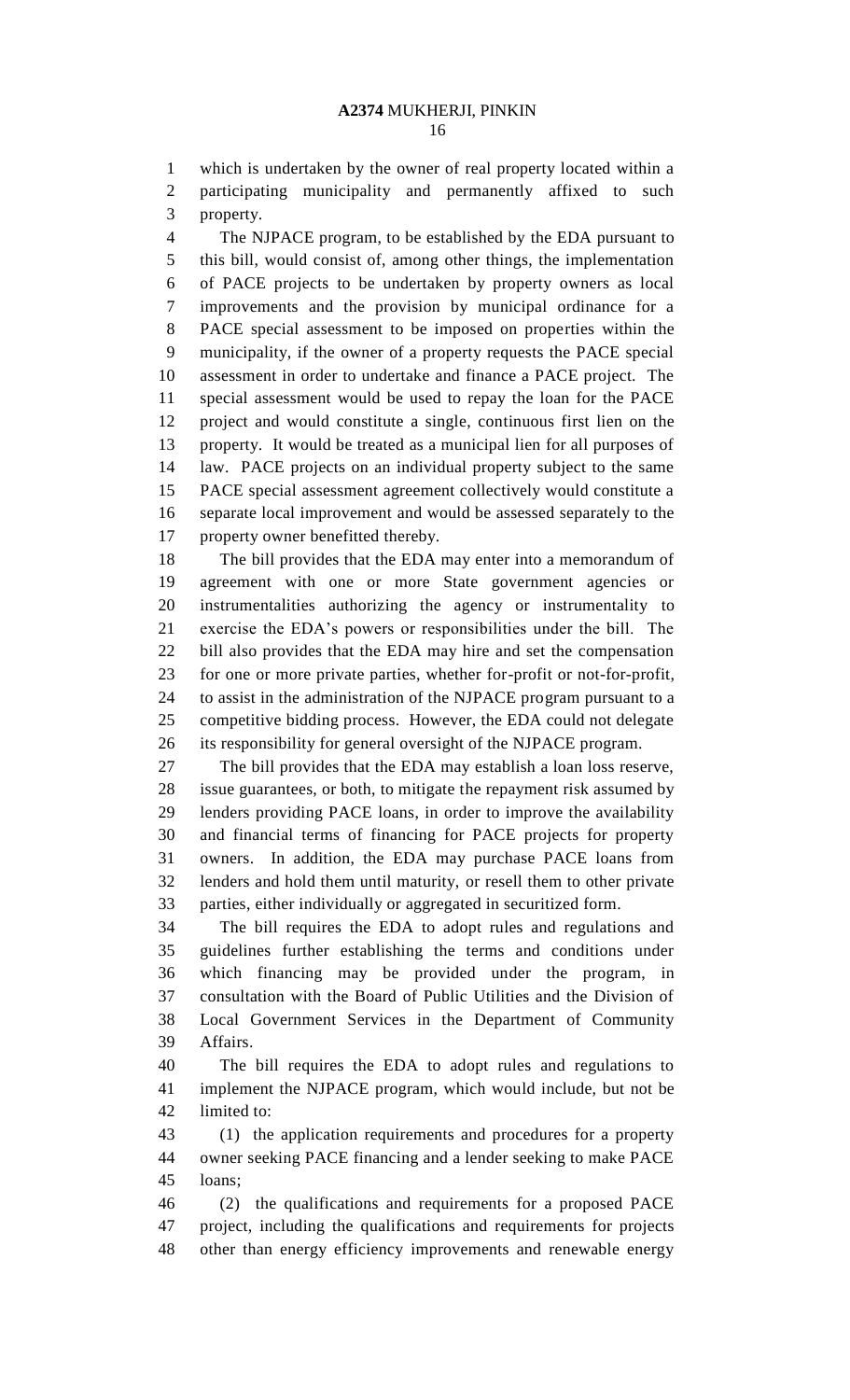systems, which may include, without limitation, resiliency-related projects, water efficiency improvements, and energy storage, microgrid, and combined heat and power projects;

 (3) the underwriting criteria to be applied in determining the eligibility of properties and their owners to participate in the NJPACE program;

 (4) a requirement that all existing lien holders on a property be given notice prior to a PACE special assessment and lien being filed in connection with that property, and that all property owners seeking a PACE loan receive consent of the existing mortgage holders on the property prior to the EDA's approval of the PACE loan;

 (5) a requirement that term of the PACE loan be no longer than the forecast life of the improvements; and

 (6) forms of agreement and other documents necessary for the efficient administration of the NJPACE program.

 The bill would require the EDA, 18 months after the date the bill is enacted into law, and annually thereafter, to prepare and submit a report to the Governor and the Legislature describing the implementation and operation of the NJPACE program, including program receipts, disbursements, and earnings. In addition, the bill requires the EDA, no later than five years after the date the bill is enacted into law, to prepare and submit a report to the Governor and the Legislature, that reviews and assesses implementation of the NJPACE program. This report would evaluate the NJPACE program, and review foreclosure rates, cost-effectiveness of PACE projects, reasonableness of costs to property owners, and any other factors the EDA deems appropriate, and also identify and recommend any legislative changes to the law authorizing the NJPACE program that may be necessary.

 Further, section 6 of the bill establishes the process for a municipality to establish and implement a NJPACE program pursuant to the bill and sets forth the requirements to be included in a municipal ordinance. The municipal ordinance would, at a minimum:

 (1) require that PACE financing recipients are either the legal owners of the underlying property or provide the written consent of the legal owners of the underlying property, are current on mortgage and property tax payments with respect to the underlying property, and are not the subject of a default or in bankruptcy proceedings;

 (2) establish an appropriate ratio of the assessment to the value of the property, but in no circumstance may the combination of a PACE financing and the existing loan-to-value ratio on a property exceed 90 percent of the appraised value of the property including the value of the PACE project;